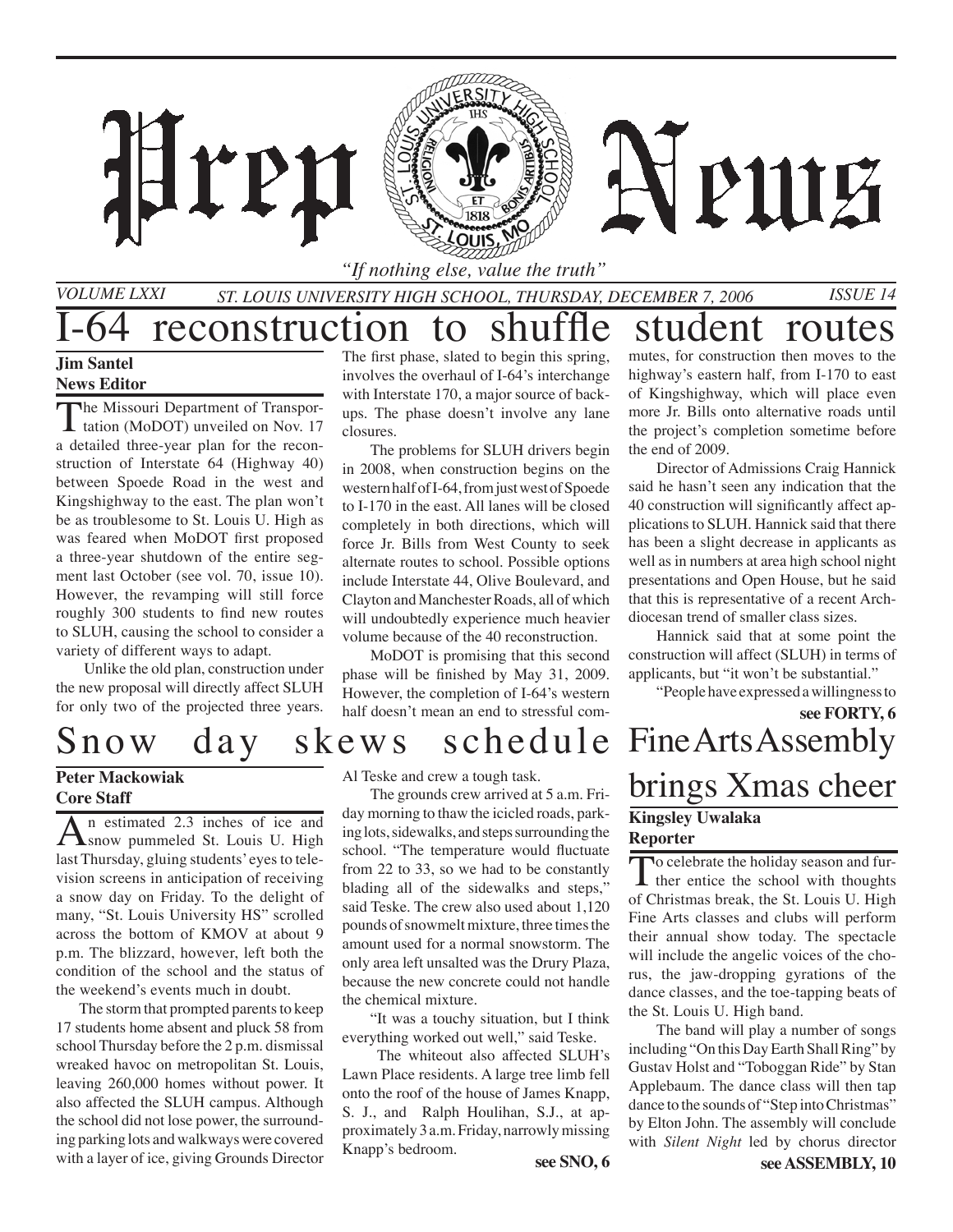**News** December 7, 2006

stories because "these were guys just like

 Wehner also looked in old yearbooks

### Vietnam plaque hung in rec room Wehner was particularly interested in the

#### **Ray Kreienkamp Reporter**

A significant plaque of honor, the SLUH<br>Vietnam War Memorial, was hung amid the shadows of the Rec Room with no grand dedication or ceremony this fall. It was hung as a sign to remember those former students of SLUH who gave their lives during the Vietnam War.

The names of the nine Jr. Bills who died during Vietnam appear on the plaque along with a quote from Carl Sandburg.

 The idea for a Vietnam War Memorial plaque came from Athletic Director Dick Wehner. Wehner originally became engrossed in the idea in 1998 when the story of Michael J. Blassie, '66, developed. Blassie died in Vietnam in 1972. Blassie's remains, however, could not be identified when he was found. Consequently, his remains were interred in the Tomb of the Unknowns in Arlington National Cemetery.

 In 1998, however, Blassie's family requested DNA testing to see if it was Blassie. After the testing, the remains were identified as Blassie's, and consequently, his remains were taken from the Tomb of the Unknowns to Jefferson Barracks National Cemetery, where he was entombed.

 "I really followed the Blassie story because he was a graduate of (SLUH)," said Wehner. "I had seen the plaque to

honor WWII and was caught up in the Michael Blassie story and I wanted to do something."

 BesidestheBlassie story, Wehner specificallypickedVietnamto memorialize because, "It isthe warthat(most of the faculty) lived through. It hurt a lot of people and left an

indelible mark." Wehner wanted something tangible to remember those who had died because, he said, "Those guys died in (our) place."

 Wehner came up with the idea for a plaque.About a year and a half ago, Wehner put a small notice in the Alumni News searching for SLUH students who died during the Vietnam War. The response was more than Wehner could have expected. In the end, he ended up with over 30 e-mails full of stories and memories.



**The new Vietnam plaque that hangs in the Rec Room as a memorial to alumni who died in the Vietnam War.**

tion on those who had diedinVietnam.SLUH Jesuit Martin Hagan actually wrote in the yearbooks "R.I.P." under each of the students who had died, and then added the date of death along with the obituary notice. This too served as a place forWehnerto do research to find the

to find more informa-

When Wehner came up with a final

exclude on the plaque.

(our students today)."

#### *Tender Land* author Finneran visits **see PLAQUE, 10**  English classes

#### **Tim Nesmith Reporter**

**K**athleen Finneran, author of *The Tender Land*, treated seniors in Bill George's and Frank Kovarik's Alienated

Hero classes to a special visit last Tuesday. The book, which the class just finished reading, is a memoir about-Finneran's family. Finneran read requested sections of her book aloud to the classes and answered questions about her book and about being a writer.

Finneran was born and raised in Florissant, Mo., before moving to Gramercy Park **Author Kathleen Finneran holds a**  in New York City, and then **copy of her book** *The Tender Land*,

again back to St. Louis where **Alienated Hero classes on Tuesday.** she currently resides. She graduated from Washington University and teaches writing



The memoir, published in 2000, has been a favorite of several members of the English Department, and Kovarik introduced it into his Alienated Hero class last year. This year, George followed suit.

Finneran read to Kovarik's class last year as well.

Finneran said of this year's visit, "It was exciting for me to be able to talk to a group of boys so close to Sean's age." Sean was Finneran's younger brother who committed suicide in 1982 at age 15, the act that prompted the memoir.

She also said that talking to the classes was the best experience she has had with the book.

Finneran also complimented the English department and the quality of SLUH students, saying that she was impressed by the level of the questions for her as well as students' understanding of the book.

list, however, he faced some complications. First, he had two names on the list of students of SLUH who never graduated. Also, he had Richard Ossenfort, '53, on the list, who actually died from a stomach ailment in December 1975, after the war had ended and he was back in the States. So, Wehner was forced to decide whom to include and

Students were very pleased with Finneran and impressed by her presentation. Senior Tom Tandler, a student in George's fifth period class, noted that he liked how laid back Finneran was. He cited an instance in which Finneran replied to a student's question regarding connections and patterns in the book by joking, "Wow, I didn't notice that. Either I'm a really amateur writer, or I'm so good that I'm just above all that stuff."

The one thing students seemed to want more of was question time.

Overall the visit was a good one, pleasing everyone. "I would definitely like to come back," Finneran said.





**which she spoke about to senior** 

### students' names.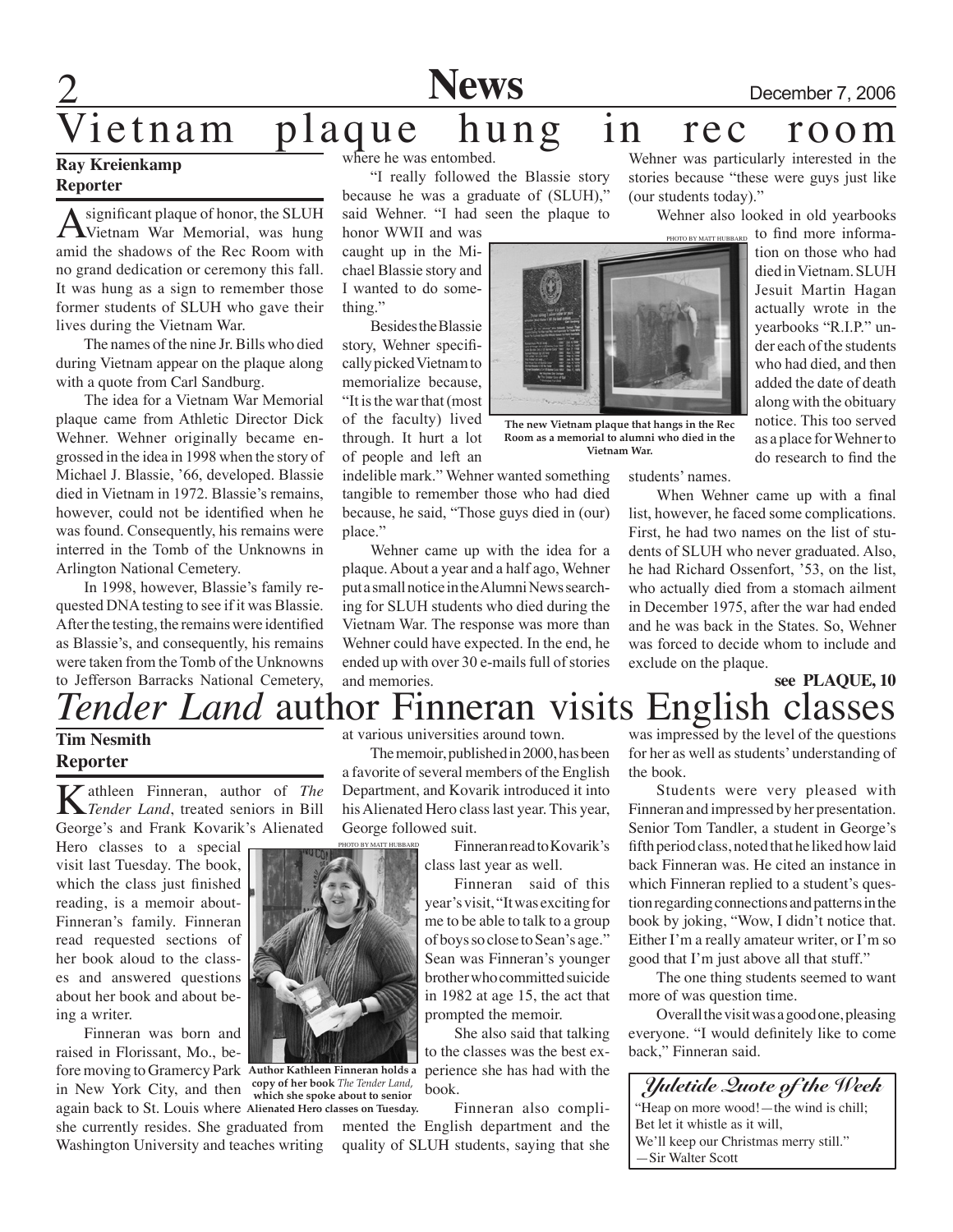## December 7, 2006 **Opinion** Editorial Students, Reps, STUCO should work to overcome apathy

At the most recent STUCO forum, Mr. Wehner addressed the audience about a very important issue—lack of sportsmanship by SLUH students. Unfortunately, only 25 students attended the forum and heard what he had to say, the vast majority of whom were required to attend because they are homeroom reps.

Why did only 25 hear what should have been a widely publicized and important speech by Mr. Wehner? It appears that student apathy has once again crept into the school. We believe that the student body's lack of care is partially a result of a lack of publicity. Since the homeroom reps and STUCO did not do enough to publicize the forum, students cared less about coming.

It is the job of homeroom reps to promote forum participation; clearly they have not done this—more than one half of the 60 homeroom reps didn't even show up themselves. If homeroom representatives do not attend the forums they are required to attend, then how can students be expected to show up or care about these forums? Homeroom reps should take their jobs more seriously and promote forum attendance.

Homeroom reps aren't elected to win intramural events and design t-shirts, they are chosen by their peers to be a student liaison to the STUCO officers. Just as some homeroom reps avidly promote Intramural events, they should also push forum attendance. It is dissapointing that more students show up to IM music trivia than a STUCO forum.

However, if homeroom reps knew the agenda for the forum, they could promote it more effectively. What the STUCO officers could have done (and can do for future forums) is have a planned agenda set in place and posted or announced in homerooms for the homeroom reps to promote at least a week in advance. This gives students and especially homeroom reps a chance to view the upcoming forum so they can make the most of the discussion. Flyers posted throughout the school or an announcement in the Prep News could also help to increase student awareness of the forums. If students know and care about what will be discussed, they will feel more inclined to come.

But the fault does not lie entirely with the homeroom reps and

the STUCO officers. It is also the responsibility of the student body itself to care about the events going on in their school. While STUCO officers and homeroom reps can do more, they cannot do it all; it is still the job of students to make the effort to get to the theatre for the forum. Perhaps students do not realize that Dr. Schenkenberg is always present at the forums, and that students are free at forums to take up any issue that concerns them. Forums are ways for students to voice their opinion on any topic concerning the school.

Another reason students are apathetic about attending forums is that the topics discussed are often not relevant to them. A way to remedy this would be for students to suggest topics themselves. However, at the House of Governors meetings, STUCO asked the club heads for suggestions and got no response. Students should suggest any topic in advance to their homeroom reps or STUCO officers for the forums. For example, forums could discuss things like the plans for the Student Life Center or the lack of student input for the design of the building. Since most students feel disconnected from the Student Life Center, a forum discussion about what students would like to have in the new building would be very effective in sparking student interest and input. Do we want another gym? Why not an indoor track or a pool? What about commons space? And what should we do with the old cafeteria? If students discuss their questions at forums, their opinions will more likely be considered and represented.

Other topics that students seem to be concerned about are the lack of a fountain in the Drury Plaza and the lack of a covered walkway from the new parking lot. Also, why have neither students nor STUCO brought up the blatant lack of school spirit at athletic events? Why have students not brought up these issues?

To make forums a success, students, homeroom reps and STUCO officers need to come up with an agenda they care about. Homeroom reps also should better publicize the forum because, as Mr. Wehner showed us, important things are discussed at these forums. With more publicity and a clearer, more interesting, and more relevant agenda, students can make the forum a well-attended and worthwhile event.

## To the Editors: Heffernan, '07, questions early dismissal

Last Thursday, the City of St. Louis was hit by a tremendous winter storm which produced large amounts of rain, sleet, and snow. Thursday morning there was an announcement that the decision was made to make it an early dismissal schedule, so students could leave at 2:00. As the day progressed and the "Nature Situation" got worse, the students began to realize that the 2:00 dismissal wouldn't really do them any good, since the storm had already begun and they would be driving in some of the worst conditions.

I believe that it was imprudent of the administration to keep us here until 2:00. They let us out at possibly the worst part of the storm, when it was sleeting heavily, and all of the rain that had fallen earlier had frozen on our cars and the road. It is possible that the administration did not know of the timing of the storm's arrival when they first made the decision to have an early dismissal instead of a half day.

Maybe if the administration had not thought that FEMA-certified, level 2 storm spotter, Kirkwood police explorer, and weatherman Mark J. Zinn was just being facetious about the forecast, we could have avoided this debacle.

It was not hard to see the worsening conditions outside, and I believe that the administration truly cares about the welfare of the student body, but it was apparent that they chose to "stay on schedule" rather than cutting classes after lunch to allow students to drive home in safe driving conditions. Numerous other high schools were released around 12 (St. Joe, DeSmet, Cor Jesu, Chaminade, … etc.). I know that SLUH is "countercultural," but I don't think it would have been a bad idea to go with the flow this time. Paul Heffernan, '07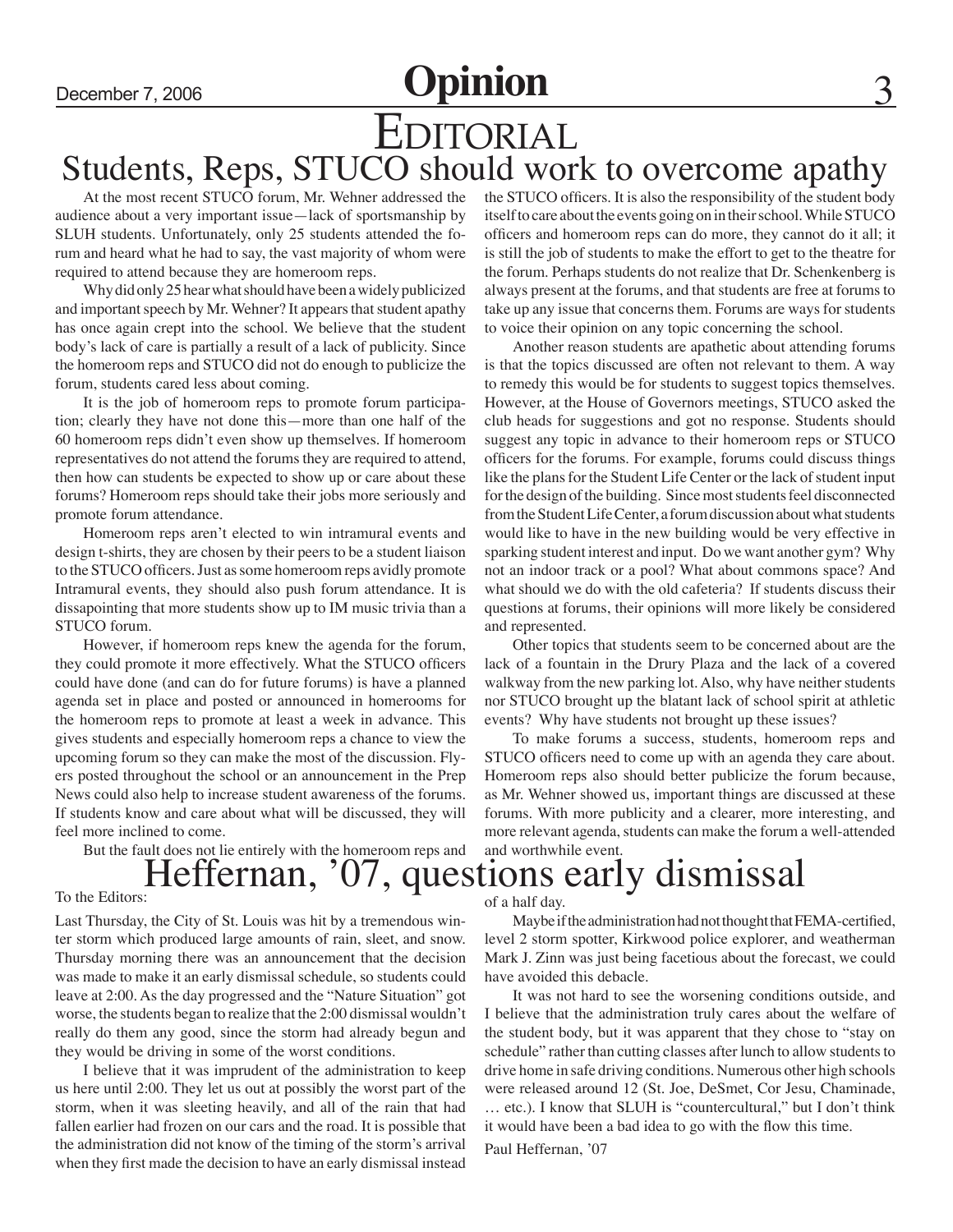**News** December 7, 2006

### Band plays Christmas music at Litzinger The Sforzandobills played "Conver-

#### **Dan Everson Core Staff**

Band Director Bryan Mueller led the St. its annual field trip to the Litzinger School on Tuesday, Nov. 28. The afternoon ex-

cursion provided band members with a chance to reach out to the community by performing for the handicapped students of Litzinger, as well as an opportunity to rehearse their Christmas concert in front of a live **The SLUH symphonic band performs at the Litzinger**  audience.

Anderson's "Sleigh Ride," and the annual PHOTO BY WILL HARTZLER

#### gence," "Operatica," and three holiday pieces—"On This Day Earth Shall Ring," a movement from Gustav Holst's *The Planets,*

"Toboggan Ride," an interpretation of Leroy Litzinger favorite "How the Grinch

Stole Christmas." Mueller noted

that the band will perform "On This Day, Earth Shall Ring" and "Toboggan Ride" at the Fine Arts Assembly today (see article, p.1).

"I think (the performance) went

well," Mueller said. "It went better than in years past. Things went smoother, I thought, (though) we never do poorly."

Mueller commented on why he frequently takes his bands to Litzinger School: "I think it's a good place to play," he said. cial school district, and they don't get many schools to come in (and perform). … I think more schools should go there."

"It's such a neat experience to play in front of all those kids," said first-chair trumpet Will Hartzler, "because music is really the one and only thing that (everyone) can (understand)—it's universal."

"I feel that the band field trip (to Litzinger) is not only the most rewarding but (also) one of the most appropriate ones," said first-chair trombone Brett DeLaria. "Just to be there and see the excitement on all the kids' faces when the music is playing and when the music is over is rewarding for us. It's good practice, also, for us, for the concert. But it's a great experience for the kids as well."

All students will have a chance to see the Symphonic Band perform at the Fine Arts Assembly today. All are also welcome to the Winter Concert this Sunday, featuring the Symphonic Band, along with several other SLUH bands, choruses, and dance classes.

### time. "It's a very appreciative crowd. It's the spe-<br> **1** Baltimore table Portnoy plays in Baltimore table tennis tourney

**Sean Kickham Features Editor**

Senior Dan Portnoy participated in the 2006 Stiga North American Teams table tennis tournament from Nov. 24 to 26. Portnoy arrived in Baltimore, Md., for the tournament with his teammates Kerry Xiao, 11, and Kam Chan, 45, and coach Sheri Xu.

The band left school during fifth period, just after freshman-sophomore lunch. Unfortunately, the van carrying the band's equipment broke down en route to Litzinger. The van's driver was able to call a friend for help, and remarkably, the concert began on

The over 1000 participants ranged from somewhat recreational players to professionals. However, "No one that plays there would be what you call basement players. They just play for fun," said Portnoy.

Each team had three to five players and paid \$600 to enter. First place prize was \$16,000.

"I paid for the tournament, and my parents paid for everything else like the airfare and hotel and everything," Portnoy said. "But it's worth it." Overall, Portnoy won 21 matches and lost six.

The first team to win five out of nine singles matches won their division of the tournament. A player had to win three out of five games to win the match.

Xu's husband, Jonathan Yao, said, "(Portnoy) has a lot of talent. … He beat several players rating 300 or 400 points higher than himself. He's very serious (about

table tennis). … Danny says he doesn't have any time to get a girlfriend, just school, work, and table tennis."

Portnoy's team won its division. "In our division, there were only seven teams," said Portnoy. "So we won six and lost one." Portnoy's team, however, had to default the crossovers (the next level of matches, between division champs) because Xiao had to catch his flight.

The tournament in Baltimore was just one weekend tournament of many other tournaments, events, and practices for Portnoy. For example, on Wednesdays Portnoy goes to the Creve Coeur Civic Center to play with other table tennis players in the area. At the Creve Coeur Civic Center there are eight tables set up in the gym with players of all

PHOTO COURTESY OF DAN P

**Senior Dan Portnoy (right) after a table tennis tournament last year.**

they return the ball, only breaking form to hit the most extreme shots. As play progresses the two players will both back away from the table; it is very common for good players to be a good seven to ten feet from the table.

Some players will then hit the ball high in hopes of making it to the other player's side, while others will continue to return the **see PORTNOY, 12**



**School.**

different skill levels playing table tennis.

Portnoy's teammate Xiao often attends these nights as well. Sometimes they play actual games and keep score, but sometimes

they just practice. The style of table tennis

these two, and many others at the Civic Center, play is very different than that of other players. The serves begin with a high-ball toss and then the paddle, held like one would hold a plate of food, pushing the ball forward. The two players remain in as close to the same form as possible as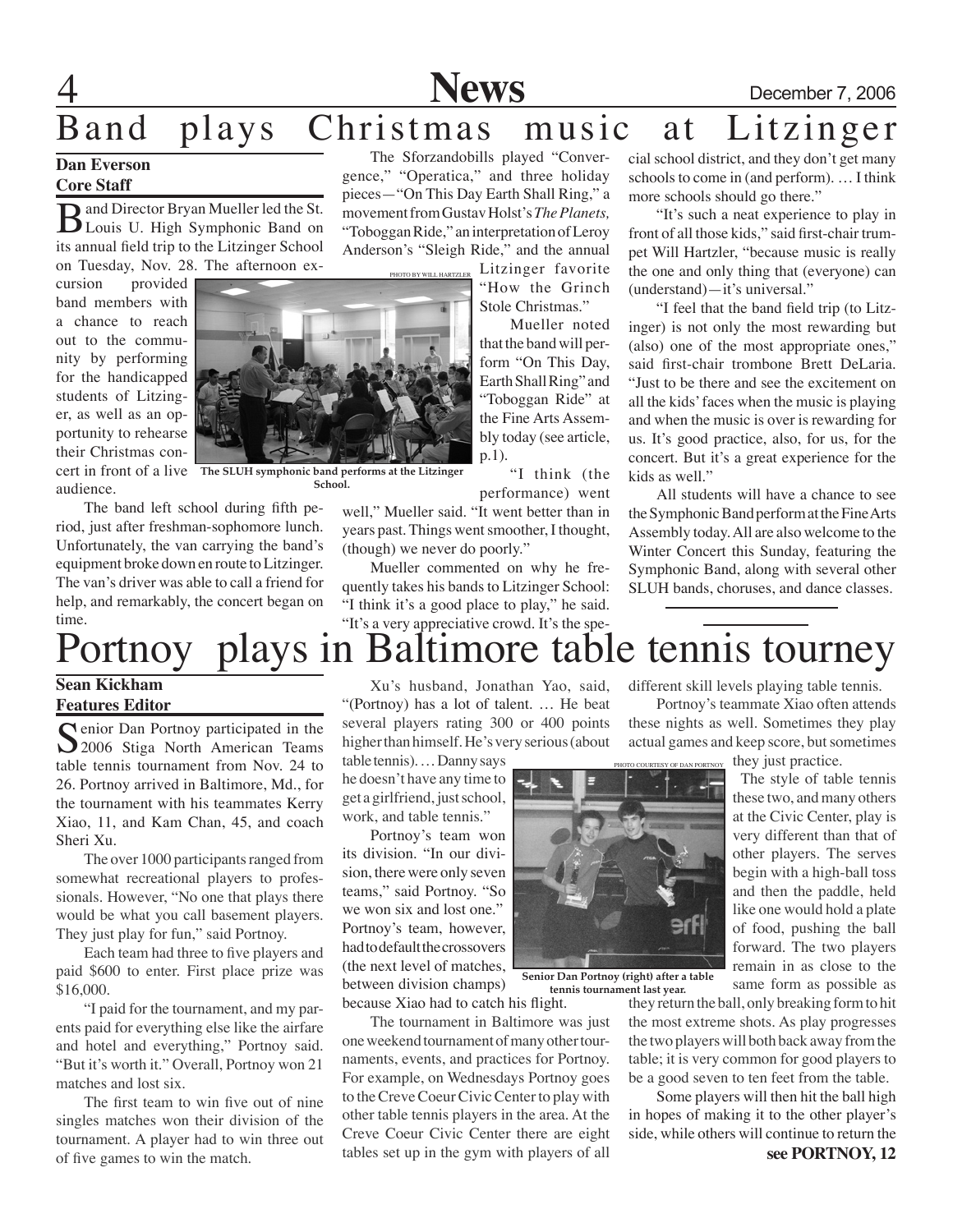## December 7, 2006 **Sports**

# No. 4 Busiebills go 1-1 last week

### **Matt Beezely**

#### **Reporter**

The No. 4 ranked Jr. Bills faced off against the Parkway South Patriots last Friday, playing without their full roster. The Busiebills once again went into the game thinking they had already won, and their misjudgment cost them a goal early in the first period. The Stickandpuckbills couldn't seem to find their rhythm in the first fifteen minutes, and they headed into the second period down 1-0.

After an all too familiar "get your heads in the game speech," the Jr. Bills turned their level of play up more than a notch, striking back at South with a vengeance. The Blueandwhitebills scored all four of their goals within the first five minutes of the second period, with scores coming from Chris Place and Scott Chesnek, junior Nick Helfrich, and sophomore Kevin Corby.

After the brief but effective rapid-fire, the Jr. Bills slowed down their pace, once again playing down to the level of their

competition, allowing South to score two quick goals at the end of the period to pull them within one.

Entering the third period, the Icebills cracked down on defense, refusing to allow the Patriots any chances at tying the game. SLUH squeaked by with a 4-3 win.

The next night, however, the Jr. Bills weren't so lucky. Heading into the game against Clayton, SLUH dressed with a short roster, with five players either injured or out of town. The lack of players, however, was no excuse for how the team played.

SLUH characteristically started the game with a lack of hustle and aggressiveness, allowing Clayton to jump to an early lead and forcing the BrettHullbills to once again play catch-up hockey. The Jr. Bills couldn't find the net until after Clayton popped another goal, this time in the second period.

With three seconds remaining in the middle period, SLUH's Dan Steck tipped a high slap shot from the point, pulling the Jr. Bills to within one heading into the last fifteen minutes. But by that time, they had dug themselves into too deep of a hole, and Clayton scored again to go ahead, 3-1.

In the final minutes of the game, SLUH pulled their goalie in an attempt to score a couple of quick goals and tie the game, but only managed to score one before time expired, and the Jr. Bills were dealt their second loss of the season.

"(Clayton) deserved to win. They played harder, plain and simple," said assistant coach Ray Knapp.

"(We) let our No. 4 ranking get into (our) heads. We just didn't play like a team," commented assistant captain Chesnek after the game.

The 5-2 Icebills hope to compensate for their sluggish play with a strong performance against rival CBC this weekend. The puck drops tomorrow night at 8:00 at Affton Ice Rink.

## Racquetball squeaks by Kirkwood, 4-3

#### **Drew Burkemper Reporter**

Tuesday's racquetball match was one<br>that the St. Louis U. High squad hopes never to repeat, even though they squeaked out a 4-3 victory over Kirkwood.

Junior No. 6 seed Paul Marsek, playing through illness, took to the court first for the Jr. Bills. After trading points early in the first game, Marsek went on an 8-7 run, winning 15-8. Marsek (3-0) looked sluggish in the second game as his poor health hurt his endurance. He ground it out, though, for a gutsy 15-10 win.

The Snackpackbills' No. 4 junior Joe Hoffman finished his match soon after Marsek's concluded. Hoffman had his most challenging match of the year against a tough opponent. After going down 13-3 in the first game, Hoffman broke out his drive serve and battled back but still lost 15-11.

Hoffman dominated the second game, winning handily 15-4, but the tiebreaker was not a continuation of the second game, as Hoffman would have hoped. Down 10-5 and facing game point, Hoffman (3-0) called a timeout, pulled himself together, and busted out an astounding 11-10 win.

The dynamic doubles team of Todd Swift and Dean Hunter added to the wins with their third victory of the season. The first game was a battle, with the score knotted at 9-9. That was the end of the scoring for Kirkwood, though, as the pair ran off six straight points to win the game 15-9.

Swift and Hunter never let their opponents in the second game, running off four straight points to start off. The pinches and passes were sharp, and the communication reminiscent of a happily married couple, as Swift and Hunter (3-0) won 15-5.

The trouble began with No. 5 seed Steve Baer. Baer stayed close in the first game but could not finish off his opponent, losing 15-13. The second game was worse, with Baer (1-2) losing 15-7. Missed opportunities were the story of this match. Baer hit too many defensive shots instead of seizing the offensive shots that presented themselves to him. He looks to be more aggressive in future matches.

The problems continued for the Puddin'isgoodbills in junior No. 3 Ray Godefroid's match. Godefroid hung tough

in the first game, but lost 15-13. He found a new strategy and higher percentages in the second game, dominating 15-4. Sadly, the magic of game two did not continue in the tiebreaker for the joyless junior. After having match point at 10-9, Godefroid (1-2) lost the serve and gave up two points, costing him the match.

Top seed Ben Brooks played next in a tough match against a very good Pioneer. Brooks played well in the first game, hitting his shots and executing his game plan, and won 15-10. The second game did not go as well for Brooks. It was close, but this time it was his opponent making the shots needed to win and taking the game 15-11.

The tiebreaker will hopefully not stay in Brooks' memory for long. Brooks found himself caught up in the frontcourt and leaving passing lanes wide open to his adversary. He lost 11-3.

"I got in my own head after the first game," said Brooks (1-2). "I lost concentration and lost the game."

With the match tied 3-3, the outcome hinged on No. 2 seed Drew Burkemper's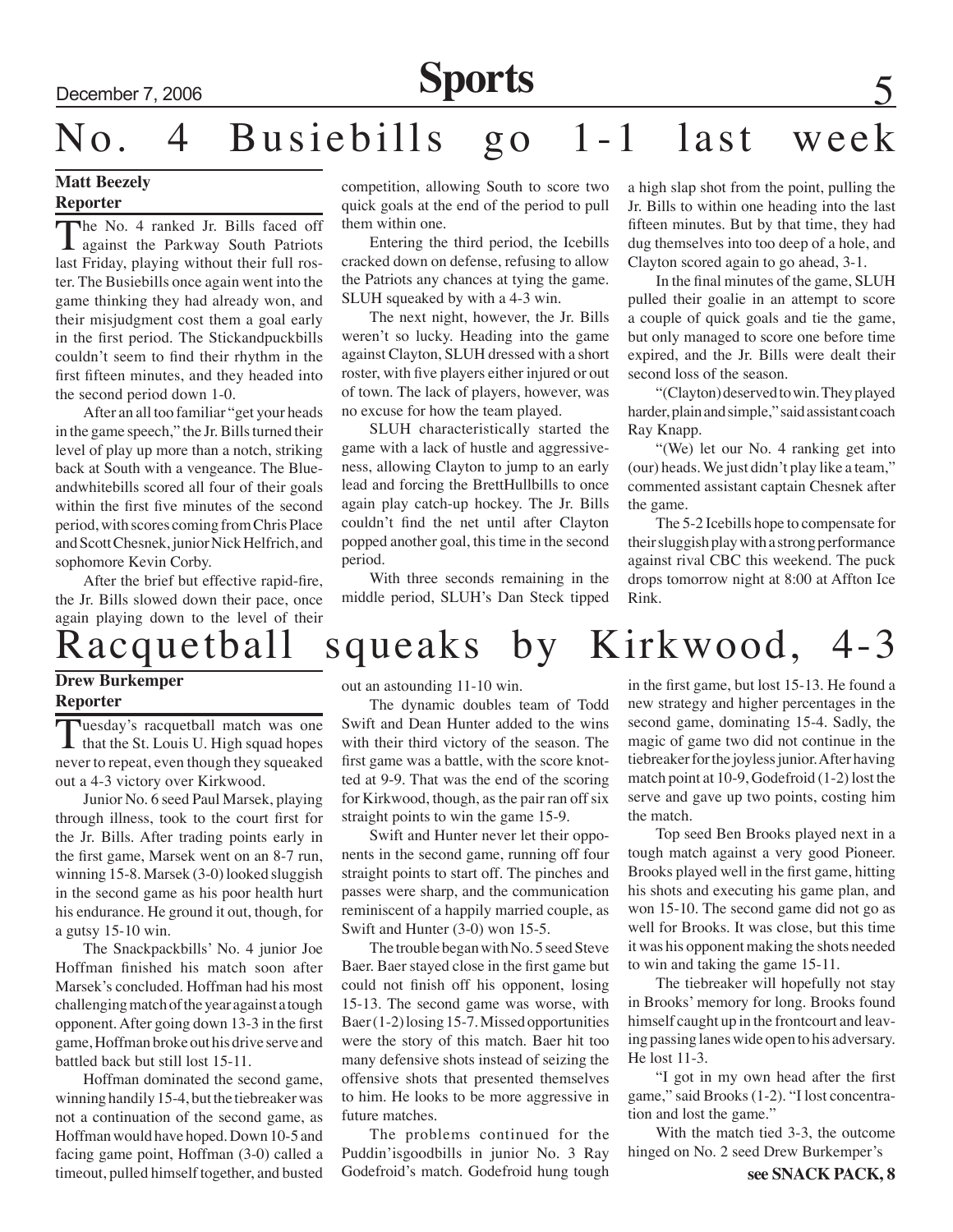# **FORTY**

#### (from 1)

come (to SLUH) no matter what," Hannick said. "People will be creative and find ways to make this all work."

Hannick cited Ascension parish in Chesterfield as an example of this type of willingness to come to SLUH despite inconveniences. Students from the parish attending SLUH will be perhaps the most inconvenienced by highway construction, as their commute involves taking 40 essentially from one end to the other. SLUH fielded 11 applications from Ascension students this year.

President David Laughlin echoed Hannick's belief that "prospective students will come for the program" despite construction. Laughlin said that while the reconstruction will certainly be an inconvenience, "the project needs to be done" and that SLUH will be "a positive part" of the process. Laughlin added that once construction is complete, SLUH will be "a much easier place to get to."

"There's only so much we can control, so let's be part of the solution," said Consultant to the President Robert Bannister, who has represented SLUH at MoDOT meetings in

### SNO

#### (from 1)

"(The limb) hit with a huge pop that woke the ASC guys three houses down, rebounded to the left of the house, and took out the fences in the backyard," recounted Tom Cummings, S.J.

 Michael Marchlewski, S.J. described the near-miss as "miraculous," adding that, "We were fortunate that the limb missed both our power lines and our air conditioning."

 Because of the bad conditions, only a few SLUH athletic events took place over the weekend. Thursday's scheduled varsity wrestling contest was called off, as was the JV Parkway South meet. The varsity Parkway South meet did not take place until Saturday morning. Friday's varsity basketball game was also cancelled due to the slick freeways. All lower-level athletic practices were cancelled, as per the school's policy for inclement weather.

 Athletic Director Dick Wehner said he had "a list of 20-25 referees, concession workers, and security guards to call and tell not to come (to the games)." He also conthe past.

Part of this solution, said Laughlin, is helping to make the construction period as easy as possible for SLUH families. While the school doesn't have any specific plans in place yet—Laughlin said it would be "premature" to announce a plan without knowing the impact—the school is considering several options. According to a handout given to prospective families at the open house, these options include "implementing new rideshare plans, offering student travel passes, and analyzing school hours and activities."

The Instructional Council, composed of the academic department chairs, met on Tuesday, Nov. 28 to discuss these options. According to English chair Terry Quinn, Principal Mary Schenkenberg "encouraged the council to consider no proposal too absurd." Quinn said that among the options discussed were beginning classes earlier or later, shifting from five normal school days in a week to four long ones, weekend classes, a charter bus from West County, and a shuttle bus running from the Central West End Metrolink station to SLUH, which Laughlin also cited as a potentially viable option.

tacted opposing schools' athletic directors to confirm the cancellation of the various scheduled contests.

 The varsity hockey team was slated to play late Friday night at Affton. The rink remained open, and since its policy states that all events should take place unless the complex closes, the Jr. Bills played the game. Coach Charlie Busenhart did cancel Thursday and Friday's practices.

The much-anticipated Holiday Circus Show also had to be postponed for a week. The troupe made this decision based on both the bad weather conditions and their shaky practice schedule during the week.

"Mr. Schulte didn't come to school a couple days last week, and since he's the person who plans the show, we were unsure of the weekend's schedule and chose to push it back a week," said senior Andy Geels.

The Short Attention Span Circus was originally rescheduled for Saturday morning and night. However, this conflicted with set up for Sunday's Winter Concert, so the Circus's only performance will be at 11:15

Theology chair Jim Linhares submitted a proposal to move activity period to the beginning of the day, with attendance being taken at the end of the period. This plan would allow time for students who wish to meet with teachers or attend club activities while simultaneously giving other students more time to get to school.

Freshman Alex Whalen, who has a 25 minute commute from St. Charles, said he would oppose having activity period in the beginning of the day because he likes having it in the middle of the schedule. Whalen said he would favor starting and ending school later.

Freshman Tom Bobak, who lives in West County, said he would favor a 15-minute late start during construction.

Freshman Sam McCabe said that he thought his commute during the 40 construction will be "not too bad. I have alternate routes." Like Bobak, McCabe said he would like additional time to get to school.

Laughlin said that while altering the schedule is a possibility, the school won't sacrifice academics in order to do so.

a.m. on Saturday. Admission is free.

The CSP retreat was also put on hold until May 6-7. CSP Director Colleen Rockers started the retreat with the junior leadership group at the Manresa Center Saturday morning. A loud noise disturbed the group an hour and a half into the retreat.

"All of a sudden, we saw sparks, and a transformer blew up, and two power lines fell to the ground," said Rockers.

The group proceeded to Rockers' house, where after some deliberation, they decided to postpone the retreat.

 The counseling office had some issues resulting from the storm. December 1 marked one of the college application deadlines. On Thursday, counselors busily shuffled papers under the threat of a three-day weekend. "We managed to send out everything but the teacher recommendations, which we sent as soon as we got hold of them," said counselor David Mouldon.

"It was crazy in here," said Becky Berger, unintentionally summarizing the SLUH snow-day experiences.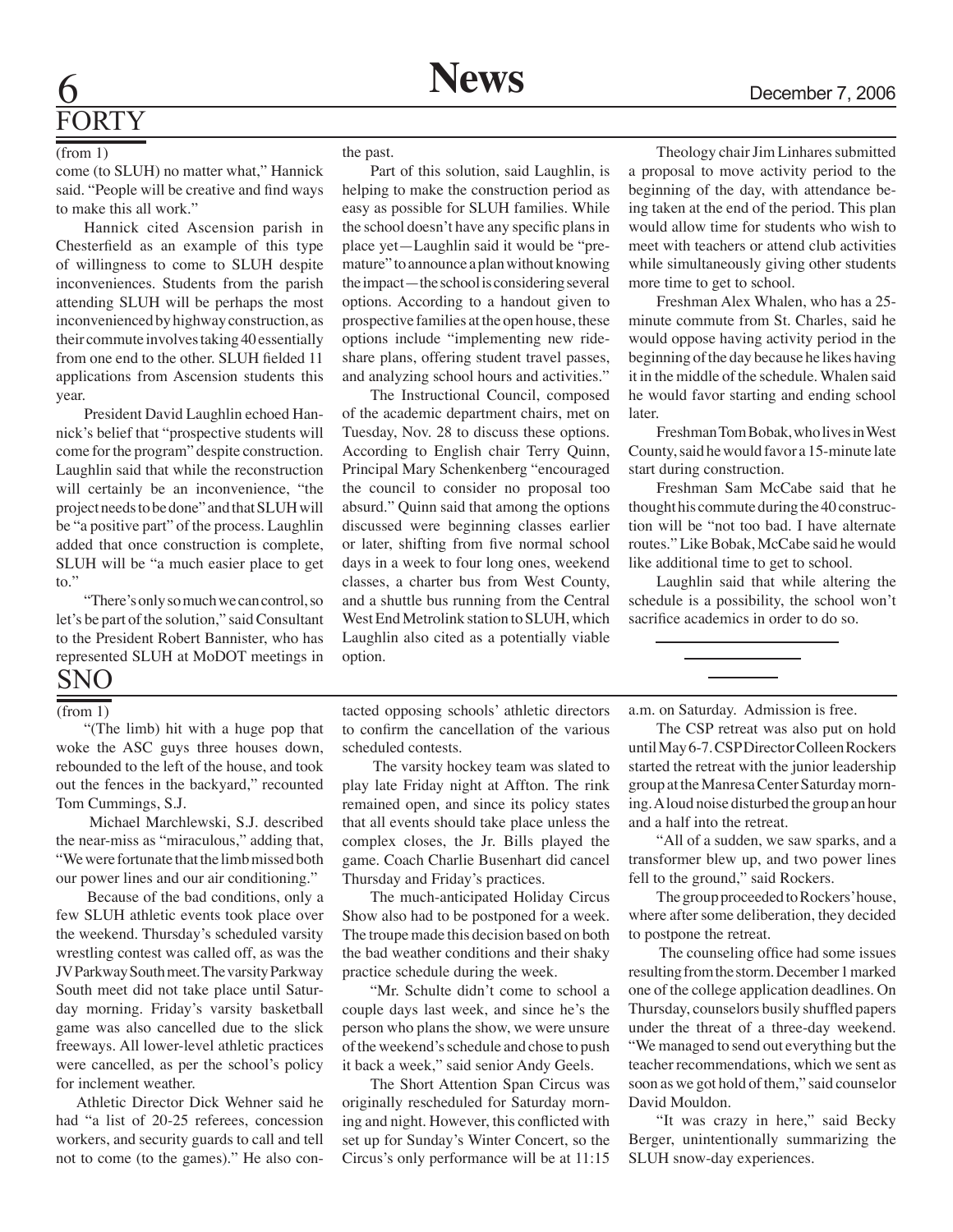## December 7, 2006 **Sports**

## Wrestlers pinned at Parkway South, CBC

### **Patrick Tracy, Dan Zdrodowski Reports**

The St. Louis U. High wresting team **L** overcame snowy roads Saturday, Dec. 2, to compete in the Patriot Classic tournament at Parkway South. The team was glad to wrestle, considering that their meet scheduled for Thursday against Windsor, as well as the first day of the Patriot Classic on Friday were cancelled due to the snow.

Tuesday night the St. Louis U. High varsity wrestlers narrowly lost to the CBC Cadets 44-30. Although the team lost, it was a huge success in some individual matches for the Jr. Bills.

On Friday, the ValleyForgeBills wrestled in a round robin team tournament with four pools of three teams that wrestled in the morning to determine their bracket for the afternoon competition. In the afternoon, the teams wrestled three other opponents in their new brackets.

In their first match of the morning the Jr. Bills faced a very tough Francis Howell North. The Junior Bills were not able to eke out a single individual victory against Francis Howell, except byes won in the 171 and 189 pound classes.

Sophomore Anthony Fadel (125) wrestled the most exciting match of the round. He wrestled a very tough match that lasted the whole 6 minutes. Fadel worked his opponent while on top and always looked for a breakdown opportunity to remain in control. His weak point in the match was that he failed to keep his feet back and was reversed and rolled several times.

The match came down to the final 30 seconds. Fadel was winning 9-6, but was fatally reversed and had three back points scored on him to seal his loss 11-9. SLUH lost the opening match 51-12. In the second round SLUH faced Mehlville, with some very good matches to show. Captain Andrew Mueth (130) wrestled the most memorable match of the round as he reversed from a fireman takedown. In the rolling motion of his reverse, Mueth managed to work his hands and legs into his infamous cross-face cradle and pin his opponent, all within ten incredible seconds.

Junior Matt Self also wrestled a good match by pinning his opponent. He fought very hard in the neutral position to avoid being taken down; once he even escaped a single-leg takedown in which the Mehlville wrestler put Self's heel on his shoulder while both were standing. His pin came in the third period when he strangled his man sufficiently in a head-and-arm.

The sophomores also gained some valuable experience. Mike Donovan, Kevin Staed, and Fadel managed to make their matches last, but the Bills fell 59-24 to Mehlville.

For the first round of the afternoon, the Jr. Bills faced Parkway South. Junior Nick Frigillana (112) won his first varsity match and "came out of the match with all the confidence in the world," commented captain Andrew Austermann. Mueth followed with a first-period pin by cradle. Austermann (171) came out strong for his first of three pins on the afternoon to pin his opponent at the start of period two (he went 3-0 on the day).

> Overall, however, SLUH lost to the **see GOLD STANDARD, 8**

## Riflebills look for a big win over Quincy

#### **Rob Perkins Reporter**

The sound of rifle fire you hear as you<br>walk through the school basement can only mean one thing: the 2006-07 SLUH rifle season has begun.

This year's powerhouse Precisionbills consist of co-captains Zach Brooks and Rob Perkins, Anthony Sigillito and Joel Schmidt, juniors Sam Gall and Anthony Vicini, and sophomores Jason Nienhaus and Adam Twist.

With four experienced seniors and an overall highly talented team, the Bullseyebills are confident about this season. Perkins said, "Everybody's scores are much higher than last year's, and they keep increasing every week."

Coach William Bresnahan believes the team's slightly smaller size this year is not an issue considering the skill levels of each member. "This year we have a smaller team, but a little more depth. I'd look for the lineup of the varsity team to change frequently depending on who's on a hot streak," Bresnahan said.

This weekend, the Sharpshooterbills face their rivals, the Quincy Blue Devils, in Quincy, Ill. for the team's first away match of the season. After a series of losses to Quincy last season, including a defeat at the National Junior Olympic 3-Position Air Rifle Championship this past summer, this weekend's match will certainly be a challenge.

"Quincy will be very tough this year after finishing second in the country and only losing one shooter to graduation," said Bresnahan. The Quincy varsity team, much like the Marksmanbills, will be made up mostly of experienced seniors, posing a threat for this year's varsity team.

Despite facing the confident and skilled Blue Devils, the BeatQuincyBills are not intimidated. Co-captain Zach Brooks is confident of a win. "Quincy's good, but I think we're better. They're our biggest rivals, so we need to make a good showing, especially

at their home range."

Junior Sam Gall also expects a victory. "Losing is not an option, so we have to win," he said. A win this weekend could hopefully be the first of many victories this season and lead, possibly, to a national championship.

The Riflebills shoot both precision .22 caliber smallbore rifles and .177 caliber air rifles. As a winter sport, rifle matches are held from November through the end of February, half of which are smallbore matches, while the other half are air rifle matches.

A match consists of a total of 60 shots. 20 shots are fired in each of three positions: prone, standing, and kneeling. Each shot is scored from 0 to 10 points, for a total match score out of 600. Teams of four are chosen before each match, and the team members' scores are added to find a team aggregate out of 2400.

Any freshmen interested in trying out the sport of riflery are invited to come to the rifle range on any Tuesday or Thursday.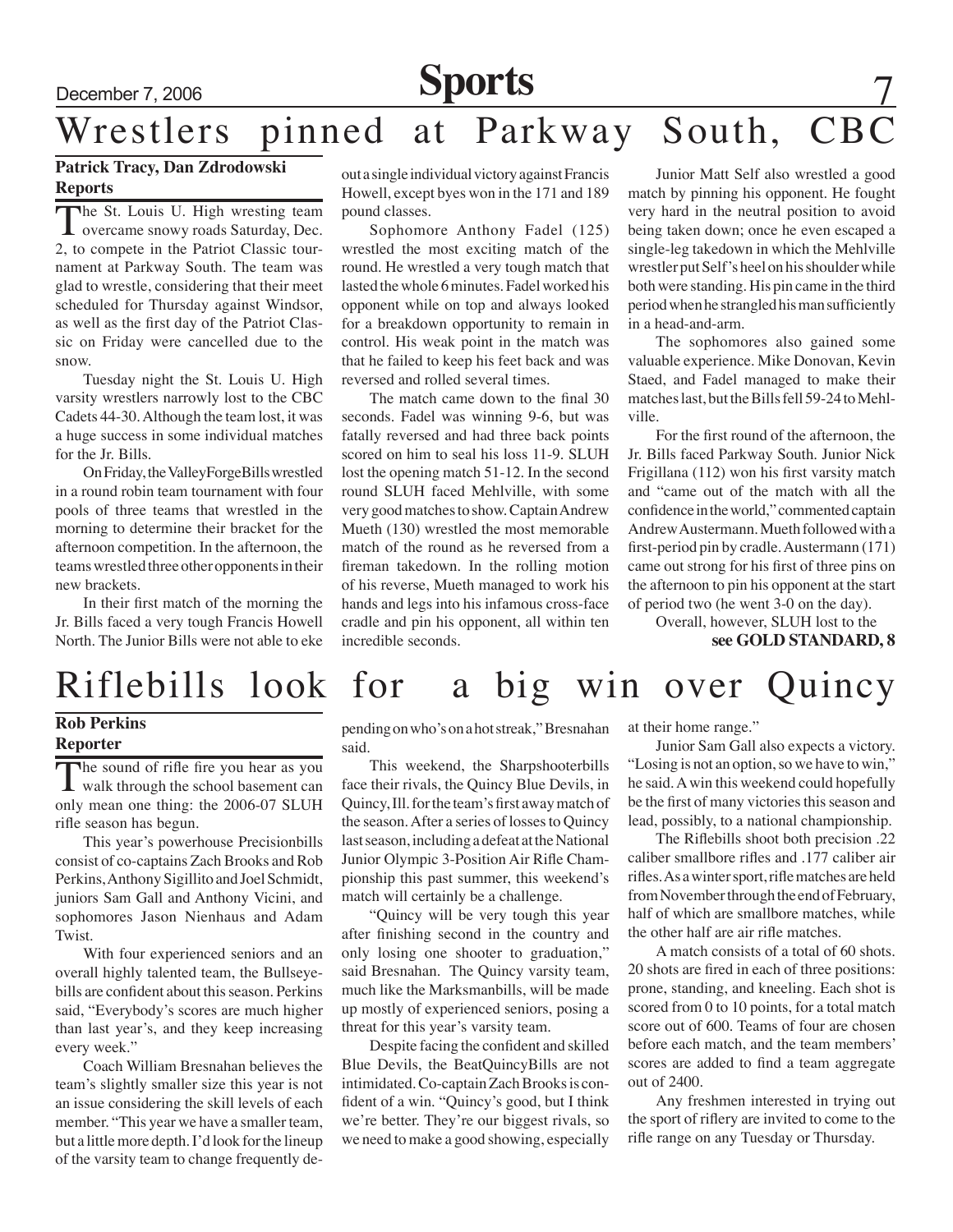## GOLD STANDARD

hosting Patriots 53-15.

The IgetknockeddownbutIgetupagainbills "wrestled their best match of the afternoon against Marquette," commented JV coach John Ott. Fadel and Mueth picked up early pins, Mueth's by yet another bye-byebaby cradle. Self beat his Marquette Mustang by points.

Captain Rich Darragh (152) suffered his fourth pin of the day against Marquette but made up for his loss with a dominant victory against Vianney the next round.

Junior Ken Homan (189) beat his Marquette opponent by points to end the wrestling, but SLUH lost again on points.

The final round was against Vianney, in which the Jr. Bills lost again, to end all their team matches of the day with losses.

Austermann saw "a lot of flat wrestling on our part … and being intimidated by our opponents" as the reasons for the "poor performance, no matter how you try to sugarcoat it."

Mueth gave the simple philosophy that "we now have room to improve" as the Jr. Billikens look ahead toward their upcoming tournament this Saturday at Ritenour at 10 a.m.

Going into Tuesday's meet against the Cadets, the Wranglebills knew that they would face a huge impediment from their plethora of open weight classes. To ensure a full roster and to provide an opportunity for the underclassman wrestlers to compete in a varsity match, many promising freshmen and sophomores were brought up from the C and JV teams to bolster the ranks of the varsity team.

The night started well as Austermann (189) dominated CBC's Ben Simon. Before his match, Austermann appeared apprehensive. His concern may have been caused by the fact that he normally wrestles 171 pounds and his opponent, at 189, had a significant advantage of bulk. However, Austermann carried his match in the second round and pinned his opponent, overcoming his lessthan-ideal circumstances.

Next, Homan (215) wrestled CBC's Nick Hildebrand in another unevenly weighted match. Homan normally wrestles at 189 but rose up to the challenge of wrestling a heavier weight class for the good of the team. Although he was outweighed, he pinned his

opponent in the second round and scored another six points for the team. At this time in the meet the score was 12-0.

Then freshman Tim O'Brien (285) was pinned in the first round by his CBC opponent Mark Taylor. However, O'Brien had never wrestled varsity before and his match was quite impressive because he lasted a full 1:04 against a more experienced and seasoned opponent.

Many of the sophomores wrestling for varsity for the first time such as Baron Ross, Anthony Fadel, Kevin Staed, and Mike Shaw lost their matches but gained valuable experience. Several varsity members, including Mueth, Darragh, and juniors Frigillana and Matt Self, also lost their matches.

Freshman Tony Born won his match by a forfeit, and junior JV wrestler James Barton won his match because his opponent was disqualified. Sophomore Mike Donovan pinned CBC's Mike Gross in the first round, scoring another six points for the Jr. Bills.

Overall, the night was a success for the Jr. Bills. Although they lost, many positives came from the night. Many underclassmen had their first real taste of wrestling varsity, and SLUH primarily dominated the matches that they did win.

Finally, the Wranglebills gave the Cadets a real run for their money with only a 14-point loss. Considering that most of the team was wrestling either a weight class up or one of their first varsity matches, the night was truly a success.

*Tim Wiethop contributed reporting to this article.*

## Snack Pack

#### (from 5)

match. Burkemper, off to his usual slow start, lost the first game 15-9. He took control of the second game early on and never gave up the lead, winning 15-10. The tiebreaker started well, with Burkemper going up 7-2. His opponent fought back, though, and brought the score to 7-6. After a timeout, Burkemper bore down and regained the serve. He then rattled off four straight points, including a rally for the tenth point that displayed several dives by both players, and won on a slight controversy regarding a ball hitting his opponent in the foot. The correct call was made, though, and Burkemper (3-0) won 11-6.

Afterwards, coach Joe Koestner was

St. Louis's *only* weekly high school newspaper

www.sluh.org prepnews@sluh.org

### Volume LXXI, Issue 10 "Favorite Christmas Song" credits

**News Editors:** Charlie "Hark the Herald Angels Sing" Landis, Jim "Linus and Lucy" Santel

**Sports Editor:** Scott "God Rest Ye, Merry Gentlemen" Mueller

**Features Editors:** Andrew "Silver Bells" Mueth, Sean "The Little Drummer Boy" Kickham

**Photography Editor:** Matt "The Snickelways of York" Hubbard

**Core Staff:** Jerry "O Holy Night" Lakin, Christian "White Christmas" Ronzio, Dan "Carol of the Bells" Everson, George "Grandma Got Run Over by a Reindeer" Boston, Kevin "Rudolph, the Red-Nosed Reindeer" Casey, Pete "Frosty the Snowman" Mackowiak

**Advisor:** Mr. Frank "Greensleeves" Kovarik

**Moderator:** Mr. Steve "Winter Wonderland" **Missey** 

The *Prep News* is a publication of St. Louis University High School. Copyright ©2006 St. Louis University High School *Prep News.*  No material may be reprinted without the permission of the moderator and editors.

not happy. "This was not good racquetball today. If you are going to win, you have to play percentage racquetball. Most of you did not do this today, and it was not fun to watch. This will not happen again." He also stressed the importance of knowing where the opponent is in the court and the ability to end a rally when given a shot in the frontcourt.

After the match, the team shared Snack Pack pudding as the first of what will hopefully become a new racquetball tradition: team snacks after matches. The Racquetbills (3-0) are back in action next Thursday against Chaminade (2-2) at the Jewish Community Center at 3:30 p.m.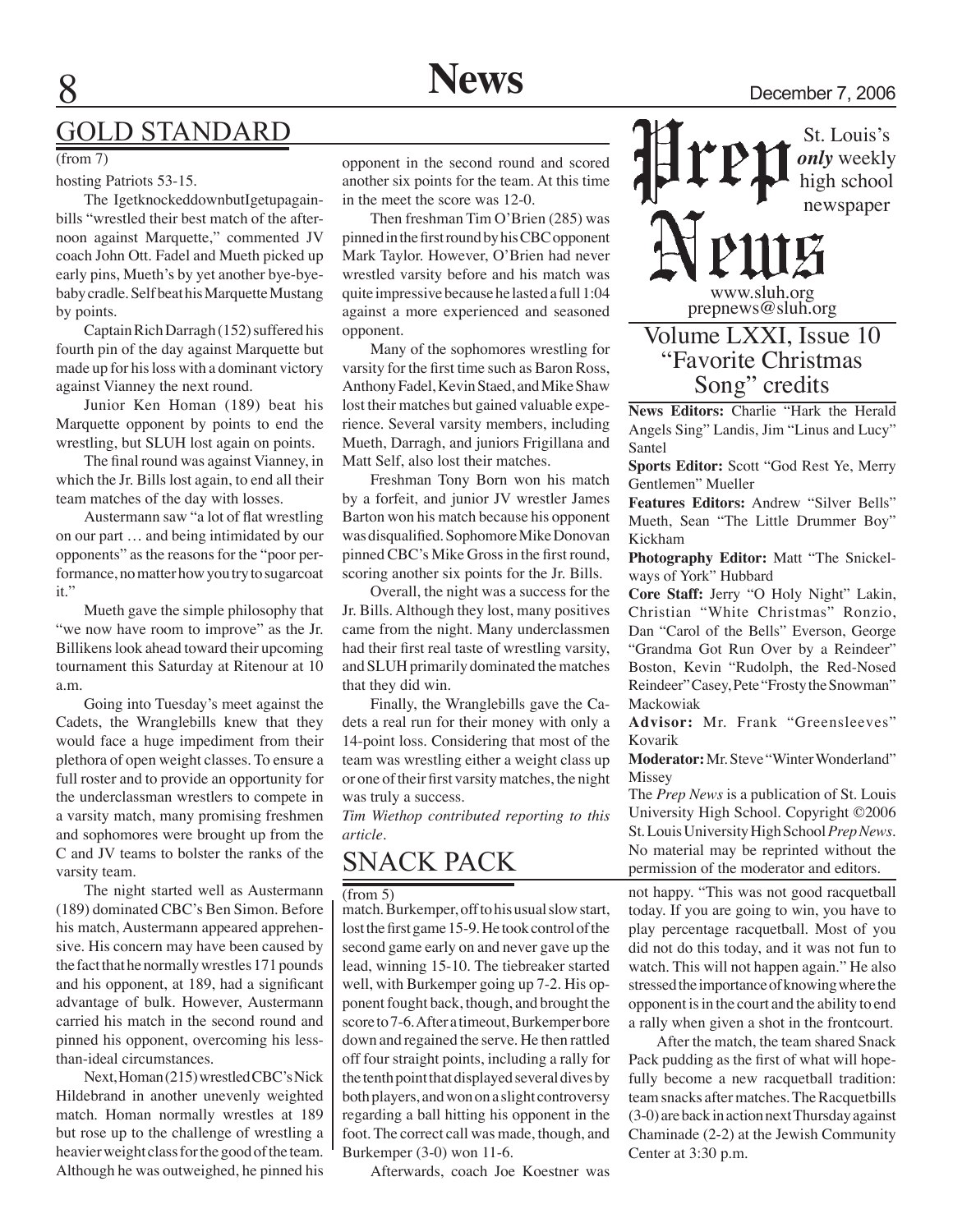## December 7, 2006 **Sports**

# Spitz, '08, publishes *The Endeavor's Compass*

#### **Kevin Michniok Reporter**

ne of SLUH's aspiring young writers, junior David Spitz, has put forth his first literary work for publication, a historical novel entitled *The Endeavor's Compass*. This book is one of five he has written. Spitz has been writing stories for a long time and he said, "This is something I believe I have to do as a writer. It is my personal calling. Writing is something I do best, and it involves tremendous dedication"

Set in 1850s London, Spitz's book is historical fiction about a young boy and his family's shipping business. Although his family does not own slaves, he believes his ancestors' wealth, which was acquired sinfully through slavery, will directly influence his fate. The narrator wonders whether he will be able to break this pattern and save his fate, or consequently be doomed to repeat his forefathers' sins.

Spitz finished the 125-page book late last summer. "I began formulating the idea for the book during my sophomore year around Christmas. I wrote several chapters early this year but most of the book was written over the summer break, making it my 'summer job,'" said Spitz.

After the holidays, Spitz sketched out

the basic outline for 18 chapters and the general themes that would appear throughout the book. Spitz recalled writing each and

every day over the summer.

"It's really hard work. Some days I had to force myself to write, but writing every day was something that had to be done," Spitz said. The first chapter of his book appeared in last year's spring edition of *Sisyphus*. Spitz has since rewritten the first chapter.

Spitz's father was the driving influence behind the book's creation. "My dad helped me out a lot with the historical research. He's a big historical buff," he said.

Spitz edited his manuscript in several stages. After completing each chapter, he would check for errors and pass his written work to his father to determine its historical accuracy. After completing the novel, his mother did a final check for errors and continuity throughout the book.

Spitz sought an investor to underwrite

his publication and then approached Madco Printing in St. Louis to publish his book. He plans to initially market the novel on

PHOTO BY JAMES THOMAS SA



 **Junior David Spitz recently published a book entitled** *The Endeavor's Compass***.** 

*Endeavor's Compass* the first of three.

Spitz said, "One of the keys to writing is having ambition, the willingness to want to make what you're saying into great works. Talent won't do it alone. You must want to set high goals for yourself."

Spitz believes his teachers helped him develop the ideas he explores in the book. He plans to continue developing his writing in college.

Anyone interested in the book should contact Spitz in homeroom 218c.



*Short Attention Span Circus Preview*

Junior Pat McDermott previews one of his tricks that he will perform this Saturday for the Short Attention Span Circus. The Circus Club will perform only one show this weekend, after last week's snow storm cancelled all of last weekend's performances. The show will be this Saturday at 11:15 a.m. Admission is free.

*This Week in Prep News History*

The following appeared in *Prep News* Volume 13, Issue 5 on December 16, 1949:

It's Here: In honor of Frank (the Vest) Farrely, '49, the annual "Senior Vest Week" will begin next Monday, while the entire school will inaugurate "Hobo Day" next Tuesday.

*Editor's note: We thought this would be appropiate in light of Charlie Landis' "Winter Sweater Showcase."*

cal bookstores to determine their interest in carrying his book. Spitz is unsure when the book will be available, but he hopes it will arrive soon. Spitz plans on continuing to write in the series, making *The* 

his own before approaching lo-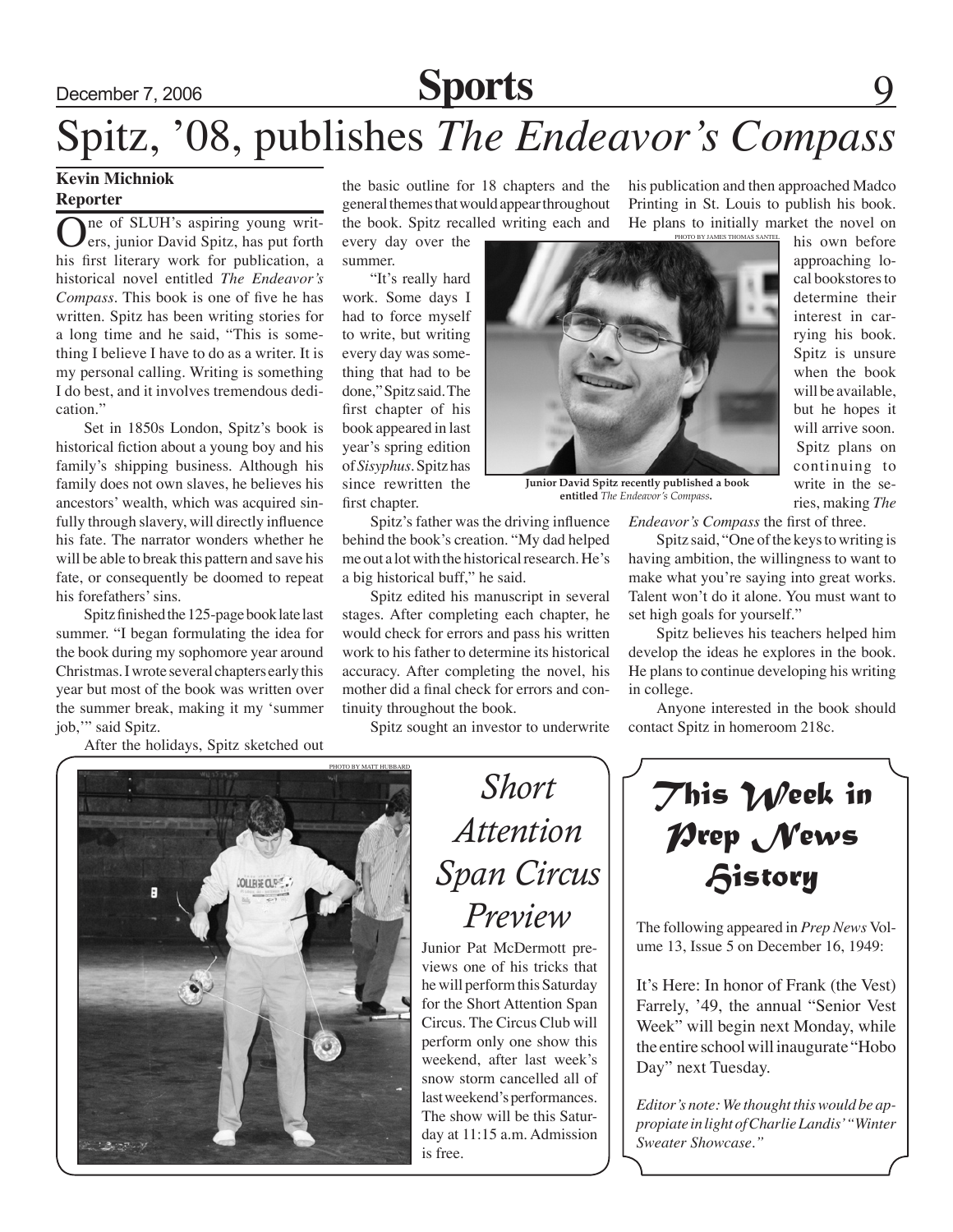## 10 **News** December 7, 2006 ASSEMBLY

### $(\overline{from 1})$

Joseph Koestner.

The messy schedule for last year's Fine Arts Assembly gave students more than ample time to do as they pleased. In an attempt at better organization, this year the administration has come up with a new schedule that aims to please faculty and students alike.

This year students will attend their first four periods, each 35 minutes long. Then all students will be split into three groups according to their respective homerooms. PLAQUE

#### (from 2)

 In the end, Wehner decided that both names should be included. In Ossenfort's case, the doctors accredited his death to the war because they believed that the stomach illness was a direct result of the war. Consequently, Wehner thought it was fitting to include him in the memorial. As for the other two. Wehner made a clear decision to include them also.

 "The overwhelming response from alumni was that they should be included. Even though they did not graduate, they were still Jr. Bills. They were still our boys," said Wehner.

 After Wehner had compiled all of the names, he looked for a quote or title to add to the plaque. He eventually found a quote byCarlSandburgwhile readingabookabout the valor of marines who had recently died in Iraq. After reading the quote, Wehner knew that "that was it."

 After discussing it with the school, Wehner decided to make the plaque bronze because the plaque "was something special"

 When the plaque came back to Wehner, as he saw how well it turned out, he was "blown away."

However, the plaque was now too heavy for him to hang on the walls of the Fitness Center, where it was originally intended to hang. So, Wehner took to plaque to consultant to the president Robert Bannister to decide where to place the plaque. After much thought, Bannister decided to place the plaque in the Rec Room, near the World War II memorial.

 "Ifwe put it anywhere else, the question would be (whether we would want to be)

A third of the school will eat lunch, a third will have activity period, and the other third will watch the assembly. There will be a 15 minute passing period between each of the three half-hour performances. A schedule of the day's festivities will be available in the main office (see back page).

As it did last year, the Fine Arts Assembly will take place in the theater.

In theater teacher Kathryn Whitaker's opinion, "The performance in the gym feels more like a pep rally, whereas the theater brings so much more of a quiet elegance to

separating memorials all over the place," said Bannister. "(If) we ever build anything over in the new addition, we may be moving some of (the plaques) anyway. It was important that (the Vietnam plaque) was in proximity to the (WWII memorial). The question was where will more and more students see it ... and we thought more students would see it (in the Rec Room)."

 Bannister did say that the school was thinking about adding lights around the Vietnam plaque and new lights around the WWII memorial because "the lights are in sad repair."

 Inaddition,Wehnerplacedapicturenext to the plaque. Depicting soldiers looking out of the Vietnam War memorial in Washington D.C. as mourners gaze at the wall, he thought that the picture would add a nice touch.

Thus, Wehner completed the project, and the plaque was installed this fall. Although in the end the process became very workinvolved, Wehner said it turned into a "labor of love."

 "I was really, really happy when I saw how it turned out," said Wehner. "(And over the course of the whole project), I corresponded with a lot of people. It is a journey I am glad I have been on."

 Wehner hoped that when anyone walks by the plaque, they will "look back on the wonderful tradition of SLUH" and will see that those men "were truly Men for Others." Wehner said, "I hope the guys look at it and see men that are part of this great tradition (and see) heroes."



the atmosphere that is fine arts."

With music, singing, and dancing, the Fine Arts Assembly is bound to be the sight of the winter season. Koestner believes that the assembly "is not only a diversion from our everyday, stressful lives but a Christmas card to the community."

### Reminder

All are encouraged to show their solidarity with senior Charlie Landis as he completes his third annual Winter Sweater Showcase. Wear your favorite sweater on Friday, December 15 and help the cheery Tom Broekelman look-alike kick off Christmas break.

## NHS math problem of the week

Using a standard two-pan balance, what is the minimum number of cast weights needed to weigh an item that could weigh up to 10 pounds (integral weights only)? What about an item that is up to 120 pounds? 350 pounds? Write the formula if you can find it! Submit your answers to the folder on the NHS bulletin board.

## **INTERNATIONAL** Xmas Drive

The International Christmas Drive started Nov. 27 and will run until Dec. 15. Each homeroom has been assigned a poor family to collect money, food, and gifts for the Christmas season. Students should talk to their homeroom reps, Kyle McCollom or Mr. Kesterson for more details.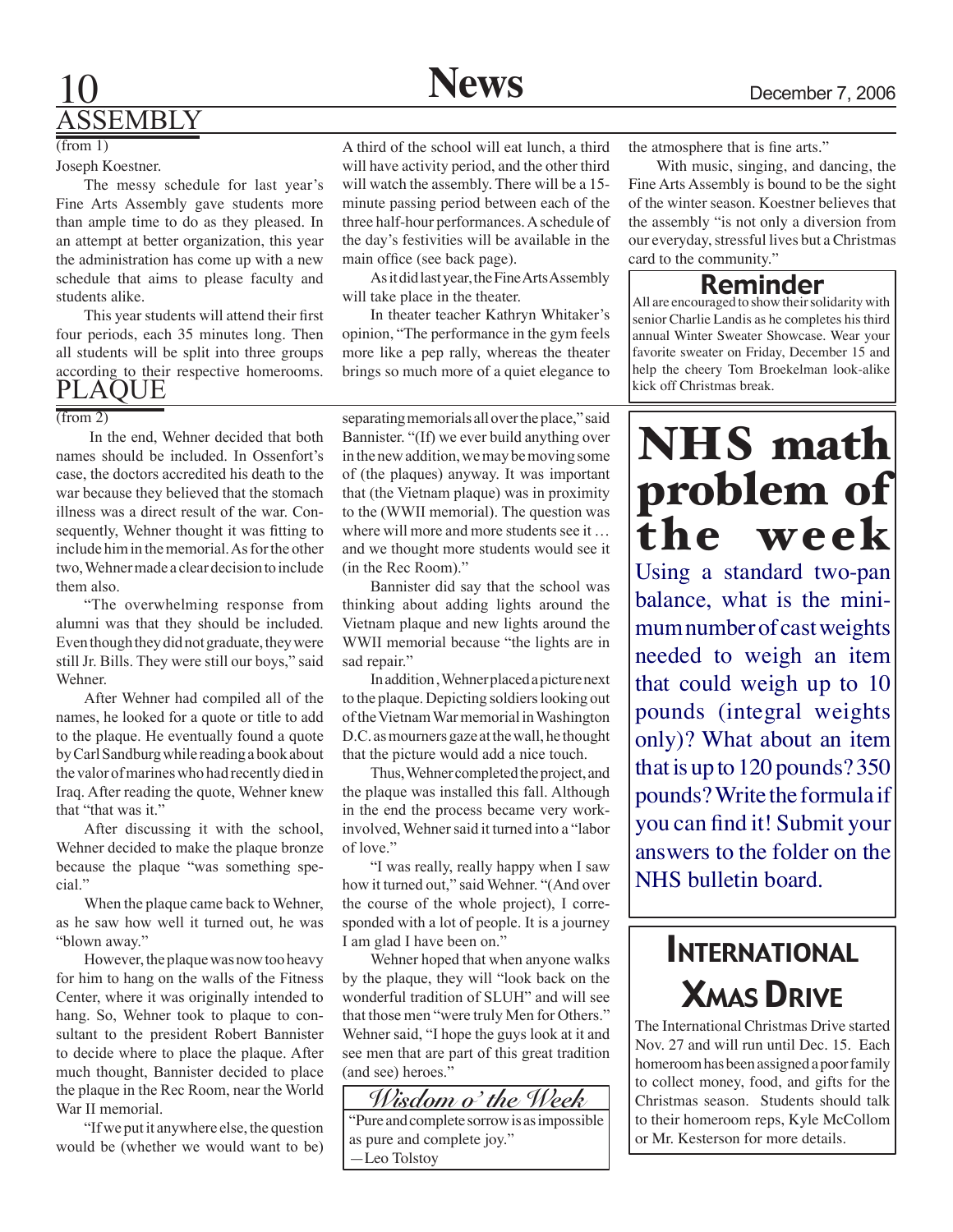## December 7, 2006 **News** 11 Volume 71 Platform

s the student-run newspaper of St. Louis University High School, the *Prep News* is a weekly publication that strives to inform the SLUH community about events and people, with its focus on those pertaining to the school, primarily through the written word.

The *Prep News* is neither the voice of the administration nor the students. Rather, the newspaper serves to gather and distribute information for the entire school. The *Prep News* editors and staff members make every effort to be objective in their news coverage and editing.

The organizational structure of the *Prep News* differs slightly from that of recent years. This year the *Prep News* has two news editors, one photography editor, one sports editor, and two features editors. The members of the editorial staff are co-workers and share equally the duties of writing, copy-editing,

layout, and staff management. All of the editors share responsibility and leadership of the paper. The editors are supported by a core staff of regular reporters, who are frequently underclassmen.

It is the role of the editors to seek out and facilitate the reporting of all significant news at SLUH. While any faculty member or student is welcome to submit suggestions for potential articles, the *Prep News* is never obligated to publish any article idea; the editors reserve the right to deem any potential article un-newsworthy and retain it from publication for this or any other reason.

Our primary emphasis as editors of the *Prep News* is upon clear and accurate writing and careful editing. But we do attempt to include some visual expression—photography, drawing, technical aids, etc.—in every issue. Despite our desire to make the paper visually appealing, we commit ourselves not to allow

# Volume 71 Editorial Policy

The Volume LXXI *Prep News* editorial<br>policy serves the purpose of being the vehicle of the personal opinion, whether from students, faculty, or others wishing to voice an opinion. All topics discussed in the section will be related to St. Louis University High School.

Nothing published either as an editorial or as a letter to the editor should be considered the opinion of the school, the administration, or anyone other than its author or authors.

A *Prep News* editorial is the opinion of all six editors on a particular topic. In their writing, the editors will make a strong attempt to express their views in a clear and accurate fashion.

A commentary is defined as an opinion of one member of the *Prep News* staff, not of the *Prep News* itself.

Every member of the SLUH community is welcomed and encouraged to submit a letter to the editors. Every letter received by the

editors will be read and given consideration. All letters must be signed, but the author's name may be withheld from publication by request and at the discretion of the editors.

The *Prep News* editors reserve the right to edit any submissions for publication in order to meet grammatical standards, but they will not skew the author's original intent. Also, the editors reserve the right to withhold from publication any submission if it is deemed vulgar, tasteless, or otherwise inappropriate.

All authors wishing to have letters published must submit them by 4:00 p.m. the Wednesday before the letter is to be published.

Letters can be given to any *Prep News* editor or moderator. In addition, letters can be mailed to the *Prep News* courtesy of St. Louis University High School, 4970 Oakland, St. Louis, MO 63110, or e-mailed to prepnews@sluh.org

## Dauphin Players in the News

KMOX featured a review by Harry Hamm on SLUH's Dauphin Players' *Amadeus* on November 18. "I thought the show was extremely well done and a true testament to the talent, hard work, and dedication of the students and staff at SLU High, who put so much effort at all levels into making it a memorable production," he said.

—Compiled by Jerry T. Lakin



form to supersede substance.

not function.

following issue.

The *Prep News* strongly encourages underclassman involvement, and our office on the second floor of the Jesuit Wing, room J220, is always open for involvement, criticism, praise, or suggestions. Without student reaction and feedback, the *Prep News* could

If the *Prep News* is inaccurate, we will try to correct any significant error in the

Furthermore, the editors assume sole responsibility for the text of news and sports articles, features, and editorials. We encourage faculty or students who take issue with the manner in which the news was reported or find an error to bring it to the attention of the editors, not the individual reporters.

This is the platform of the editors of

Volume LXXI of the *Prep News*.

Ice and snow blanket the new pick-up and drop-off driveway behind the gymnasium last Thursday. Jack Frost's mischief earned students a 2 p.m. dismissal, a treacherous trip home, and a day off school (see article, p.1).

### HESS UPDATE

The Chessbills fell to Belleville West last night, bringing their record to 1-1. Freshman phenom Peter Harris brightened the loss by winning his second straight match at first board, and junior Stephen Schumacher battled to his second straight draw.Last week, powered by Harris, Schumacher, and third-board-winner junior Josh Dripps, as well as junior Dan Geisman's draw at board five, the team defeated Clayton 19.5 to 10.5.

Next week's match will pit SLUH against another set of Bellevillains, when the squad hosts Belleville East in the Ignatian Conference Room at 4 p.m. on Wednesday.

—Compiled from sources